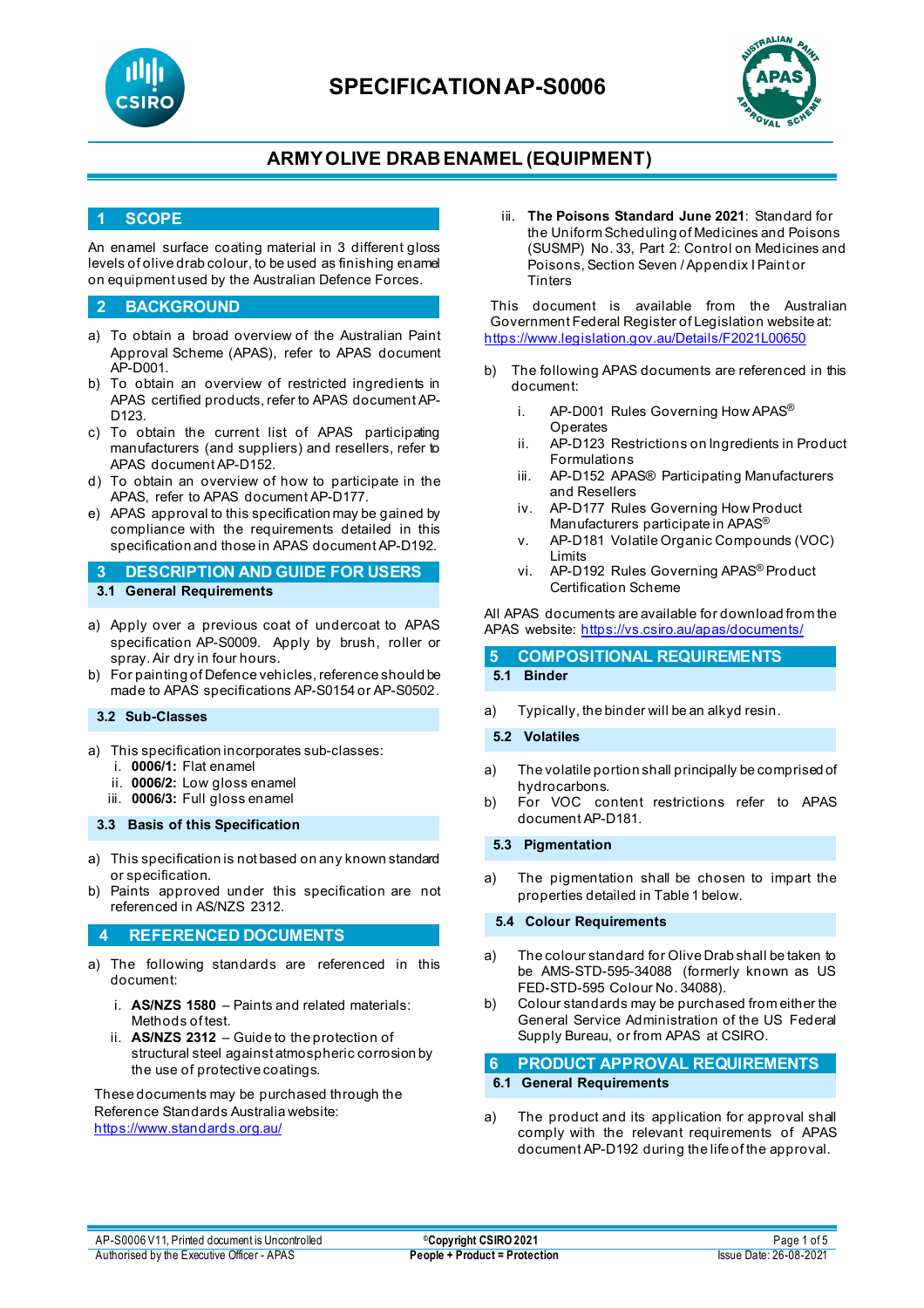



## **ARMYOLIVE DRAB ENAMEL (EQUIPMENT)**

#### **6.2 Technical Requirements**

a) The product shall comply with all the requirements of Table 1 below.

#### *6.2.1 Panel Preparation*

a) For panel tests, unless otherwise specified, the enamel shall be applied at the following dry film weights:

| Density of the paint<br>(kg/l) | Limits of weights of<br>dry film $q/m^2$ |
|--------------------------------|------------------------------------------|
| Up to $1.0$                    | $14 - 18.7$                              |
| 1.0 to 1.2                     | $18.7 - 26$                              |
| 1.2 to 1.4                     | $26 - 35$                                |

#### *6.2.2 Drying*

- a) Air drying shall be to AS/NZS 1580.101.1.<br>b) Films shall be air dried for 24 hours betw
- Films shall be air dried for 24 hours between coats with the final coat being allowed to dry for seven days before testing.
- c) For quality control purposes, testing may be carried out after 24 hours drying, provided a suitable correction factor is applied as necessary.

#### **6.3 Health and Safety Requirements**

- a) The product shall comply with all requirements of clause 6.3 of APAS Document D192.
- b) The manufacturer's Safety Data Sheet (SDS) must be studied closely prior to using the product and complied with during use of the product
- c) Since the paint contains a hydrocarbon solvent, the paint is flammable and should be stored away from all sources of heat or ignition.
- d) Containers should be resealed immediately after use and good ventilation provided during use to minimise the risk of fire or explosion and the longterm toxic effects of absorption of the vapour into the lungs.
- e) Care should be taken to avoid contact with the skin using protective clothing and barrier cream.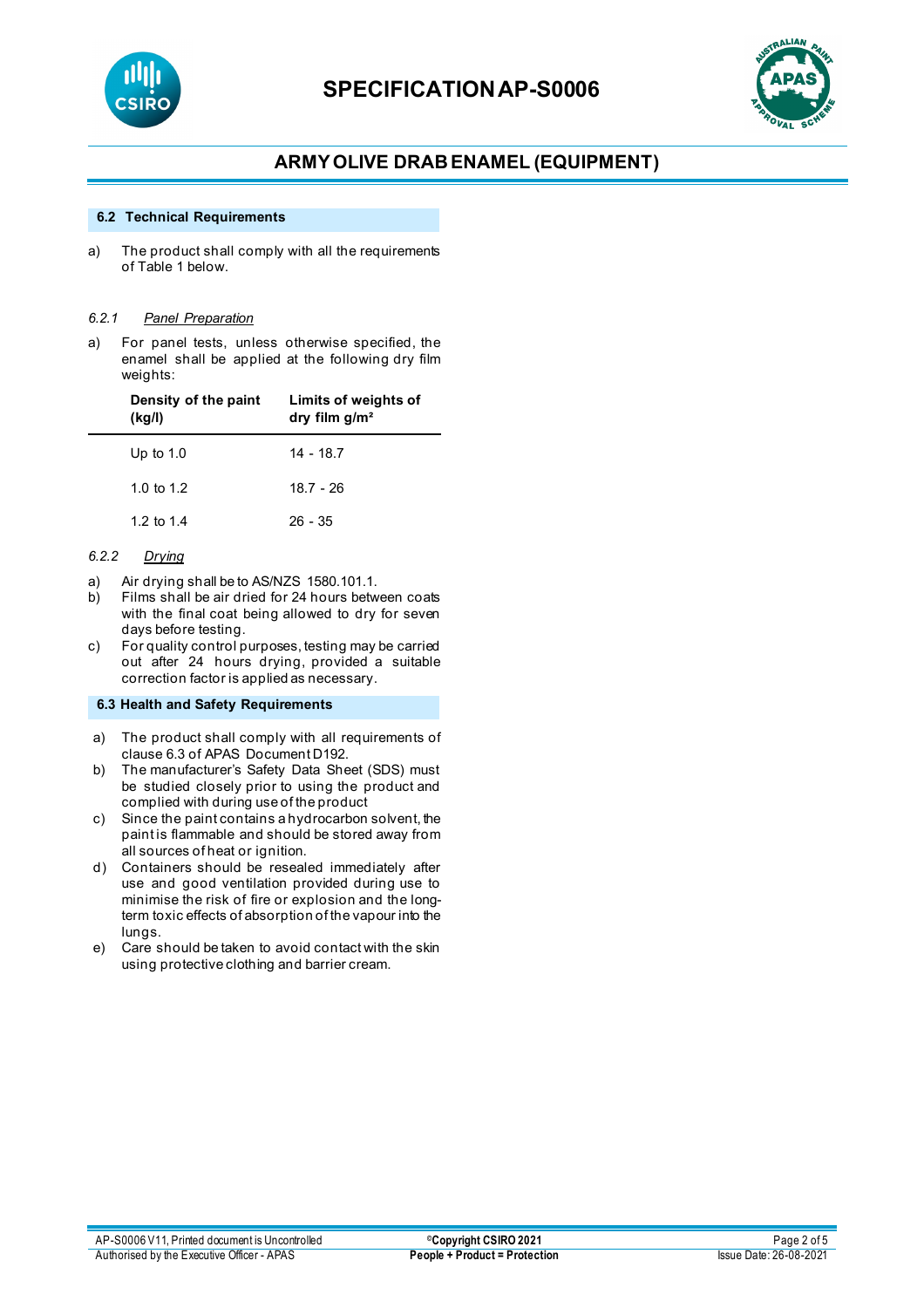



## **ARMYOLIVE DRAB ENAMEL (EQUIPMENT)**

## **7 TABLE 1: PERFORMANCE PROPERTIES**

| <b>TEST</b>                                                             | <b>AS/NZS</b><br>1580<br><b>METHOD</b> | <b>REQUIREMENTS</b>                                                                                                                                                                                                            |
|-------------------------------------------------------------------------|----------------------------------------|--------------------------------------------------------------------------------------------------------------------------------------------------------------------------------------------------------------------------------|
| Preliminary Examination                                                 | 103.1                                  | To be readily reincorporated. Shall be free of coarse particles, gel<br>and foreign matter.                                                                                                                                    |
| <b>Fineness of Grind</b>                                                | 204.1                                  | 0006/1: Maximum 50 µm<br>0006/2: Maximum 50 µm<br>0006/3: Maximum 25 µm                                                                                                                                                        |
| <b>Skin Formation</b>                                                   | 203.1.<br>Method B                     | No skin.                                                                                                                                                                                                                       |
| Viscosity                                                               | 214.3                                  | $0.1 - 0.4$ Pas                                                                                                                                                                                                                |
| <b>Thinner Compatibility</b>                                            | 208.1                                  | To show no precipitation or other defects when thinned with 20% by<br>volume of mineral turpentine to AS 1700.                                                                                                                 |
| <b>Application Properties:</b><br>- Brushing<br>- Rolling<br>- Spraying | 205.1<br>205.3<br>205.2                | Shall show satisfactory application properties and the dry film shall<br>be free of defects.                                                                                                                                   |
| Relative Dry Hiding Power                                               | 213.1                                  | To completely obliterate the substrate with one coat at 16 m <sup>2</sup> /L.                                                                                                                                                  |
| Surface Dry Condition                                                   | 401.1                                  | Maximum 30 minutes.                                                                                                                                                                                                            |
| Hard Dry Condition (Mechanical<br>Thumb Test)                           | 401.6                                  | Maximum 4 hours.                                                                                                                                                                                                               |
| Colour - Visual Comparison                                              | 601.1<br>601.2                         | Close Match to AMS-STD-595-34088.<br>Not more than 1.5 colour difference units.                                                                                                                                                |
| Specular Gloss                                                          | 602.2                                  | Tested on plate glass applied by a 100 µm doctor blade:<br>0006/1: $\leq$ 5 gloss units using an 85 $^{\circ}$ head<br>0006/2: 15-25 gloss units using an 60° head<br>0006/3: $\geq$ 70 gloss units using an 20 $\degree$ head |
| Finish                                                                  | 603.1                                  | Shall be free of coarse particles, wrinkling or orange peel and have a<br>uniform colour and appearance.                                                                                                                       |
| <b>Scratch Resistance</b>                                               | 403.1                                  | Notless than 800 gm.                                                                                                                                                                                                           |
| <b>Bend Test</b>                                                        | 402.1                                  | After air drying for seven days, stoving for one hour at 100°C and<br>allowing to cool for one hour, the film shall show no sign of cracking<br>or loss of adhesion after bending round a 6 mm mandrel.                        |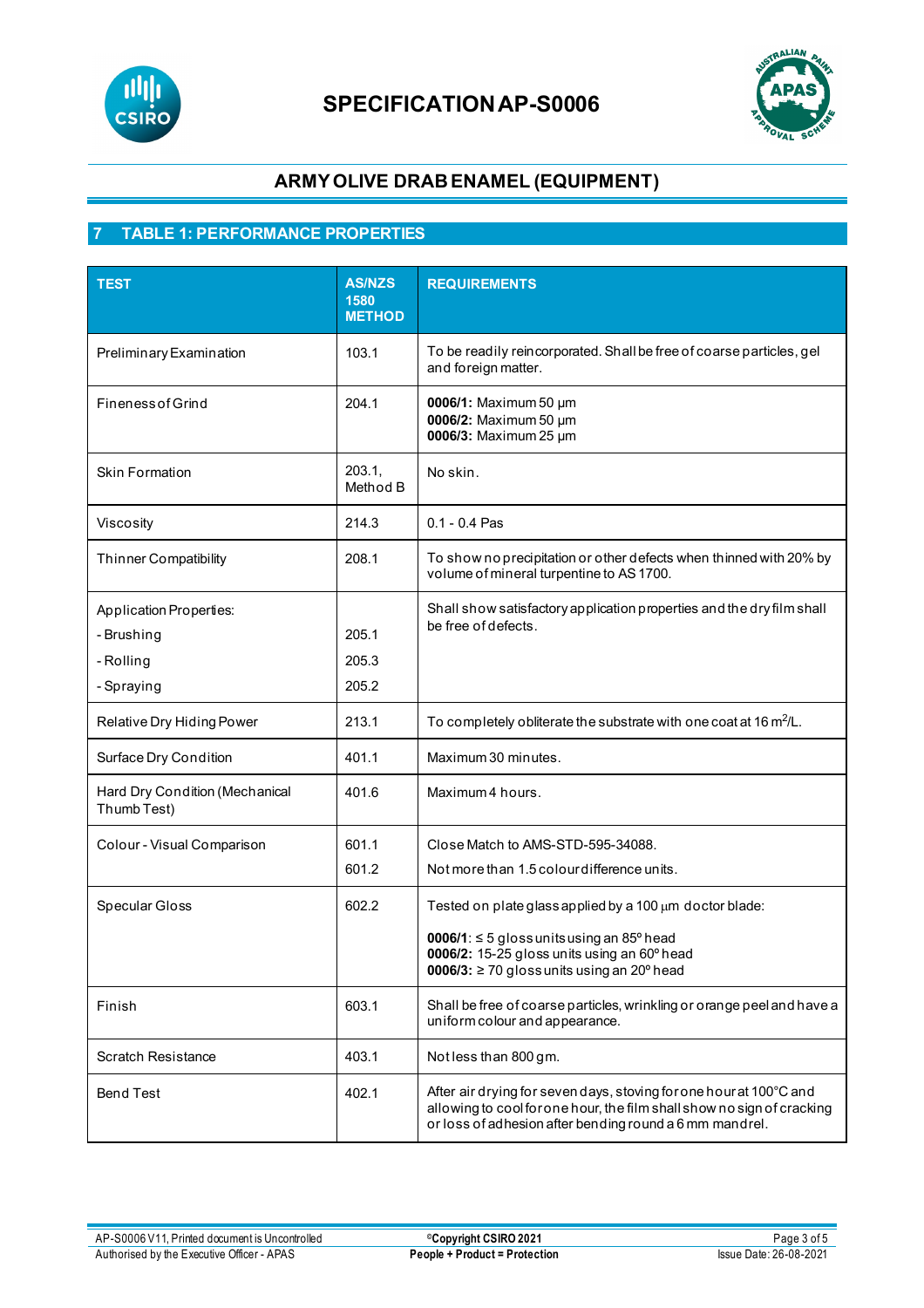



## **ARMYOLIVE DRAB ENAMEL (EQUIPMENT)**

## **7 TABLE 1: PERFORMANCE PROPERTIES (CONT.,)**

| <b>TEST</b>                                | <b>AS/NZS</b><br>1580<br><b>METHOD</b>              | <b>REQUIREMENTS</b>                                                                                                                                                                                                                                                                                                                                                                                                                                                                                                                                                                                                                                                                                                   |
|--------------------------------------------|-----------------------------------------------------|-----------------------------------------------------------------------------------------------------------------------------------------------------------------------------------------------------------------------------------------------------------------------------------------------------------------------------------------------------------------------------------------------------------------------------------------------------------------------------------------------------------------------------------------------------------------------------------------------------------------------------------------------------------------------------------------------------------------------|
| Resistance to Water at Room<br>Temperature | 455.1                                               | No sign of removal and only slightchange in gloss or colour. Scratch<br>resistance no less than 600 gm.                                                                                                                                                                                                                                                                                                                                                                                                                                                                                                                                                                                                               |
| Resistance to Mineral Oil                  | 454.1                                               | No sign of removal and only slightchange in gloss or colour. Scratch<br>resistance no less than 600 gm.                                                                                                                                                                                                                                                                                                                                                                                                                                                                                                                                                                                                               |
| Resistance to Petroleum Spirit             | 453.1                                               | No sign of removal and only slightchange in gloss or colour. Scratch<br>resistance no less than 600 gm.                                                                                                                                                                                                                                                                                                                                                                                                                                                                                                                                                                                                               |
| Infra-Red Reflectance                      |                                                     | Between 34% and 50% at 800 nm when measured on any recording<br>spectrophotometer using integrated sphere reflectance detector with<br>spectral reflectance excluded.                                                                                                                                                                                                                                                                                                                                                                                                                                                                                                                                                 |
| Resistance to Natural Weathering           | 457.1<br>481.1.2<br>481.1.5<br>481.1.11<br>481.1.12 | After 24 months exposure on a 45° rack facing north at a temperate<br>site, a system of primer to APAS Specification 0032 and enamel on a<br>steel panel shall exhibit no integrity failure, that is, no erosion,<br>cracking, flaking, blistering orrusting.<br>The ratings for the following properties shall be:<br><b>Discolouration</b><br><2<br>Change in gloss<br>$<$ 3<br>Chalking<br><1<br>Colour change<br>$2^*$<br>* At three-monthly intervals, the top half of the exposed panel shall<br>be polished with "DUCO <sup>®</sup> " Cleaner and Polish (or equivalent except<br>in cases of dispute when "DUCO®" Cleaner and Polish shall be<br>used). The gloss change of the polished section shall be <1. |
| Recoating Properties                       | 404.1                                               | After completion of the natural weathering test, the exposed panel<br>shall be in a satisfactory condition for recoating.                                                                                                                                                                                                                                                                                                                                                                                                                                                                                                                                                                                             |
| Reincorporation after Storage              | 211.2                                               | To comply with all the preceding requirements after 18 months<br>storage at ambient temperature.                                                                                                                                                                                                                                                                                                                                                                                                                                                                                                                                                                                                                      |
| Degree of Settling                         | 211.2                                               | Not to fall below 6.                                                                                                                                                                                                                                                                                                                                                                                                                                                                                                                                                                                                                                                                                                  |
| VOC Content                                |                                                     | Refer to APAS document AP-D181 for method and limits.<br>If the APAS specification is not listed on AP-D181, a declaration of<br>VOC content is still required.                                                                                                                                                                                                                                                                                                                                                                                                                                                                                                                                                       |